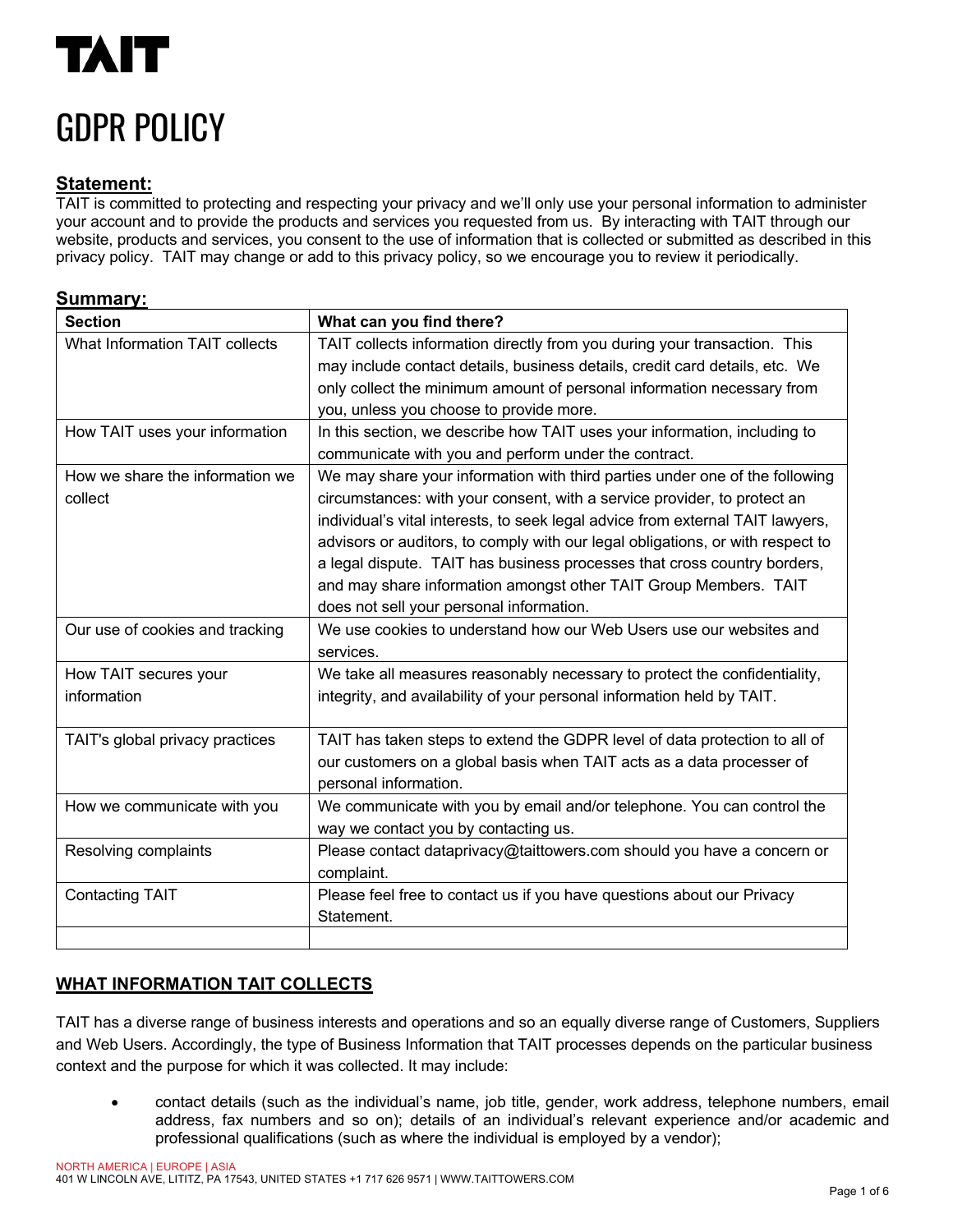

- details of an individual's business and other interests and opinions (such as where information is held in a Customer Relationship Management database); and/or,
- information with respect to a Web User's use of the TAIT website, including the contents of web forms, contributions made to any discussion forums and browsing history, IP addresses, and their path through the TAIT website;
- Credit card details, credit worthiness, and other financial-related information, such as an individual's bank account number and other relevant payment-related information collected in support of business transactions.

If TAIT holds Business Information in more than one capacity (such as where an individual is a Customer, but also a Web User) then more than one of the purpose listed below may apply.

TAIT advises those between the ages of 13 and 18 that they should consult with their parents prior to providing Personal Information.

TAIT strongly disfavors the collection of Personal Information from children under the age of 13 ("**Minor Children**"), either directly or via a website which targets Minor Children or teenagers (or which is known to be frequented by Minor Children or teenagers). Any proposal to collect information from Minor Children must be approved in advance (following internal policies).

Note that it is acceptable to collect limited Personal Information from the Minor Child in order to seek parental consent (such as name and the contact information of his/her parents).

If collection of Personal Information of Minor Children is approved, the following additional requirements apply:

- Provide parental notice of TAIT practices;
- Obtain prior verifiable parental consent for the collection, use, and/or disclosure of Personal Information from Minor Children, and store this consent for auditing and verification purposes. For any TAIT websites which target Minor Children or which are known to be frequented by Minor Children parental consent must be obtained prior to collecting Personal Information or any personal identifier that permits the Minor Child to be contacted (such as a persistent identifier which permits sending instant messages to the Minor Child);
- Provide a parent, upon request, with the ability to review the Personal Information collected from his/her child;
- Provide a parent with the opportunity to prevent the further use of Personal Information about that child (e.g. a way to cancel membership);
- Limit collection of Personal Information for a child's online participation in a game, prize offer, or other activity to information that is reasonably necessary for that activity; and
- Establish and maintain reasonable procedures to protect the confidentiality, security, and integrity of the Personal Information collected.

## **HOW TAIT USES YOUR INFORMATION**

Typically, TAIT's processing of Business Information is in connection with the following activities and business processes:

- (a) Negotiating, concluding and performing contracts with Customers (including the provision of financial services and advice).
- (b) Managing TAIT accounts and records.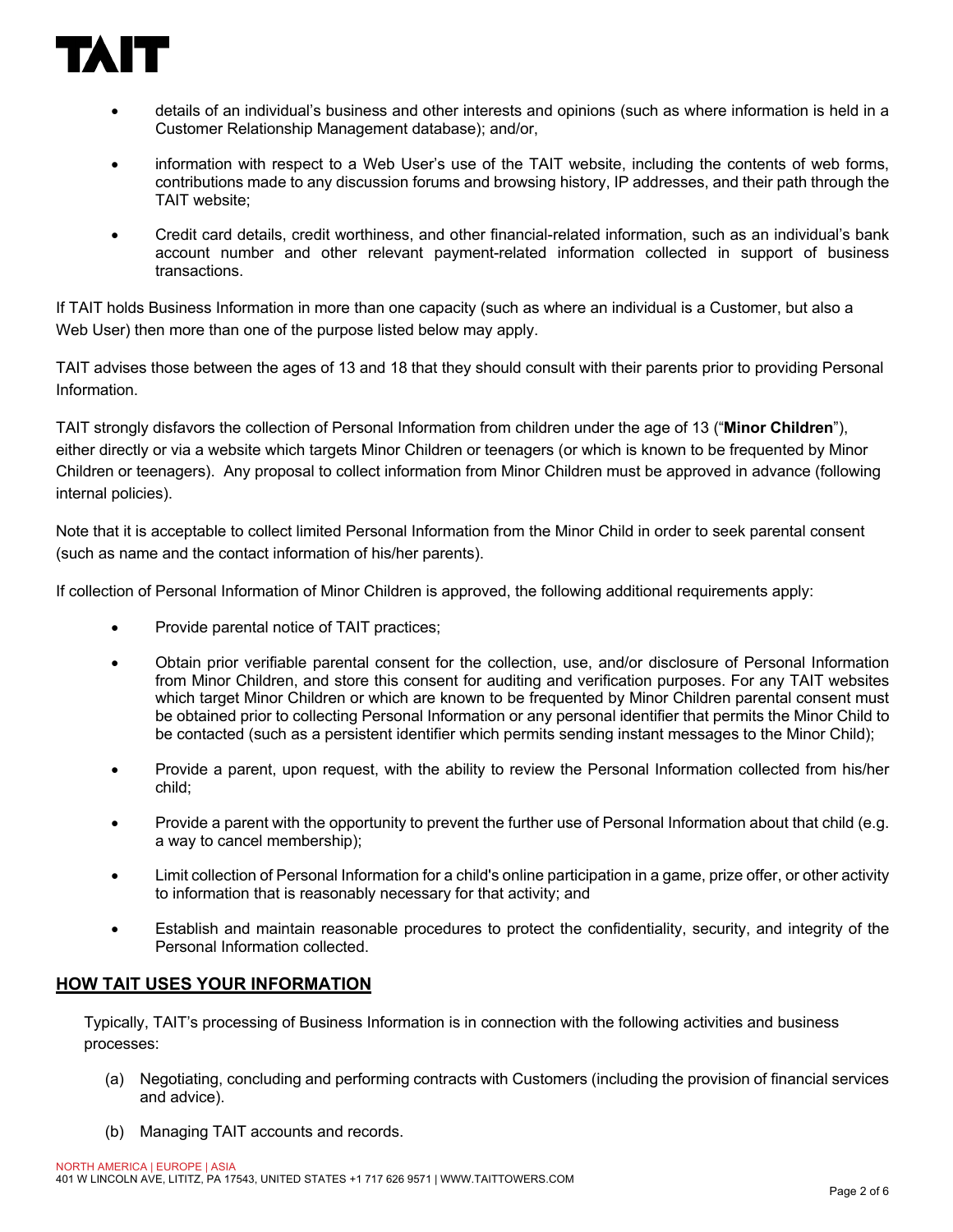

- (c) Advertising, marketing and public relations (including direct marketing and personalised and targeted advertising).
- (d) Analyzing Web Users' use of TAIT websites, apps and related products and services.
- (e) Market research and competitor analysis.
- (f) Research and statistical analysis, including technological development.
- (g) Negotiating, concluding and performing contracts with Suppliers.
- (h) Communicating with individuals that are Customers, Suppliers, or Web Users.
- (i) Operating the TAIT website and apps.
- (j) Supporting TAIT's corporate social responsibility activities.
- (k) Legal and regulatory compliance, internal control evaluations (conducted by TAIT's internal and external audit service providers) and other internal investigations.
- (l) Debt administration.

#### **Suppression Requests**

An individual may, at any time, request that TAIT stop sending him/her direct marketing materials, even if he has previously consented to receive them.

Where an individual requests that TAIT not send any further direct marketing communication, it is not generally necessary to delete such an individual's information from TAIT's systems altogether. It is sufficient to "block" all outbound communications that would be covered by that individual's request. All third party marketing lists which are to be used by TAIT for direct marketing purposes must also be screened against the list of individuals who have opted-out.

In addition, TAIT shall screen its direct marketing lists against any recognized industry suppression lists that may be relevant (e.g. Do Not Call lists).

An individual's request may be specific to a particular media (e.g. "no phone calls" or "no emails") or general ("no marketing"). Any request from an individual for TAIT to stop direct marketing to that individual shall be forwarded to the appropriate TAIT Privacy Team (dataprivacy@taittowers.com) so that the individual's details and all relevant suppression files may be updated and his request complied with.

#### **Obtaining Permission**

An "opt-in" consent requires that an individual has given his or her prior, informed consent to receiving marketing communications before such communications are sent. Such consent is often obtained by requiring the individual to tick a box to indicate his consent, particularly when Business Information is collected online, although this is not the only way of obtaining consent. When considering consent it is useful to put yourself in the individual's position. Did the individual regard the action he has just taken – ticking a box, signing a form, clicking "send" etc. as indicating his consent?

An "opt-out" consent requires that an individual is offered a free and easy means of choosing not to receive marketing communications.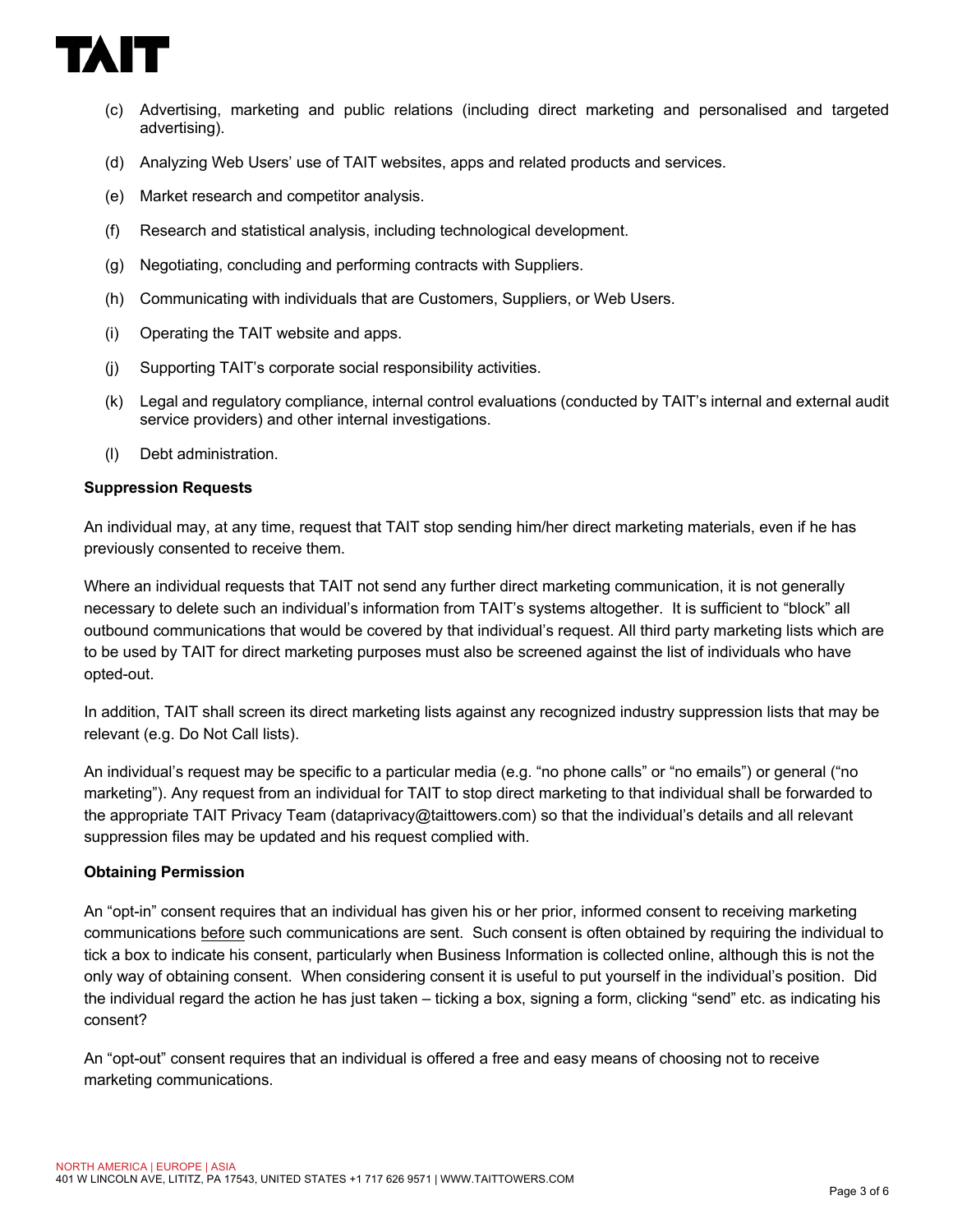

TAIT shall seek to obtain the consent of Customers to direct marketing in accordance with applicable laws and in a form that is consistent with the standard forms, website policies and other documentation that is accessible or received by individuals. Further details are available from dataprivacy@taittowers.com.

## **Other Individuals Rights**

Subject to applicable local law, an individual may also exercise rights to object to certain types of processing carried out by TAIT, to access and seek erasure of Business Information processed by TAIT. TAIT will deal with any requests in accordance with

## **HOW TAIT SHARES THE INFORMATION WE COLLECT**

## **Cookies and Similar Technologies**

TAIT and its partners may use a variety of cookies and other tracking technologies, including technologies provided by third parties (collectively "**Cookies**") to understand how its Web Users use its websites and services and to deliver personalised advertising and content. TAIT will give notice to Web Users on its use of Cookies and will explain how to "opt-out" from TAIT's use of Cookies.

## **Sharing Business Information Within TAIT**

Like many large organizations, TAIT has business processes that cross country borders. In addition, many of its business units share resources, such as information technology. Accordingly, there are many situations within TAIT where one TAIT Group Member has a need to process Business Information originally collected by another TAIT Group Member (and vice-versa).

## **(a) Data Sharing between TAIT Companies as Data Controllers**

A TAIT Group Member may share Business Information with another TAIT Group Member in the following circumstances:

- the Business Information shall be used and otherwise processed in a manner that is compatible with the purpose for which it was originally collected; and
- the Business Information shall only be made available within TAIT to appropriately authorized representatives who have a clear "need to know" in connection with their usual TAIT role, such as those in a managerial position (with responsibility for the Customers or Suppliers concerned).

## **(b) Data Sharing where one TAIT Group Member (a Data Processor) processes on behalf of another (a Data Controller)**

This refers to a situation where one TAIT Group Member is providing a data processing service to another TAIT Group Member, such as centralized storage of data, application hosting, or managing a Customer Relations help-desk.

Where a TAIT Group Member (the Data Controller) uses another TAIT Group Member (the Data Processor) to process Business Information on its behalf that TAIT Group Member (the Data Controller) shall:

- use a TAIT Group Member providing sufficient guarantees or assurances with respect to the technical and organizational security measures governing the processing;
- instruct the TAIT Group Member (either generally or specifically) regarding how to process the Business Information and require that TAIT Group Member to comply with equivalent security and confidentiality obligations as the TAIT Group Member (Data Controller) is subject to (including those referred to in this Policy); and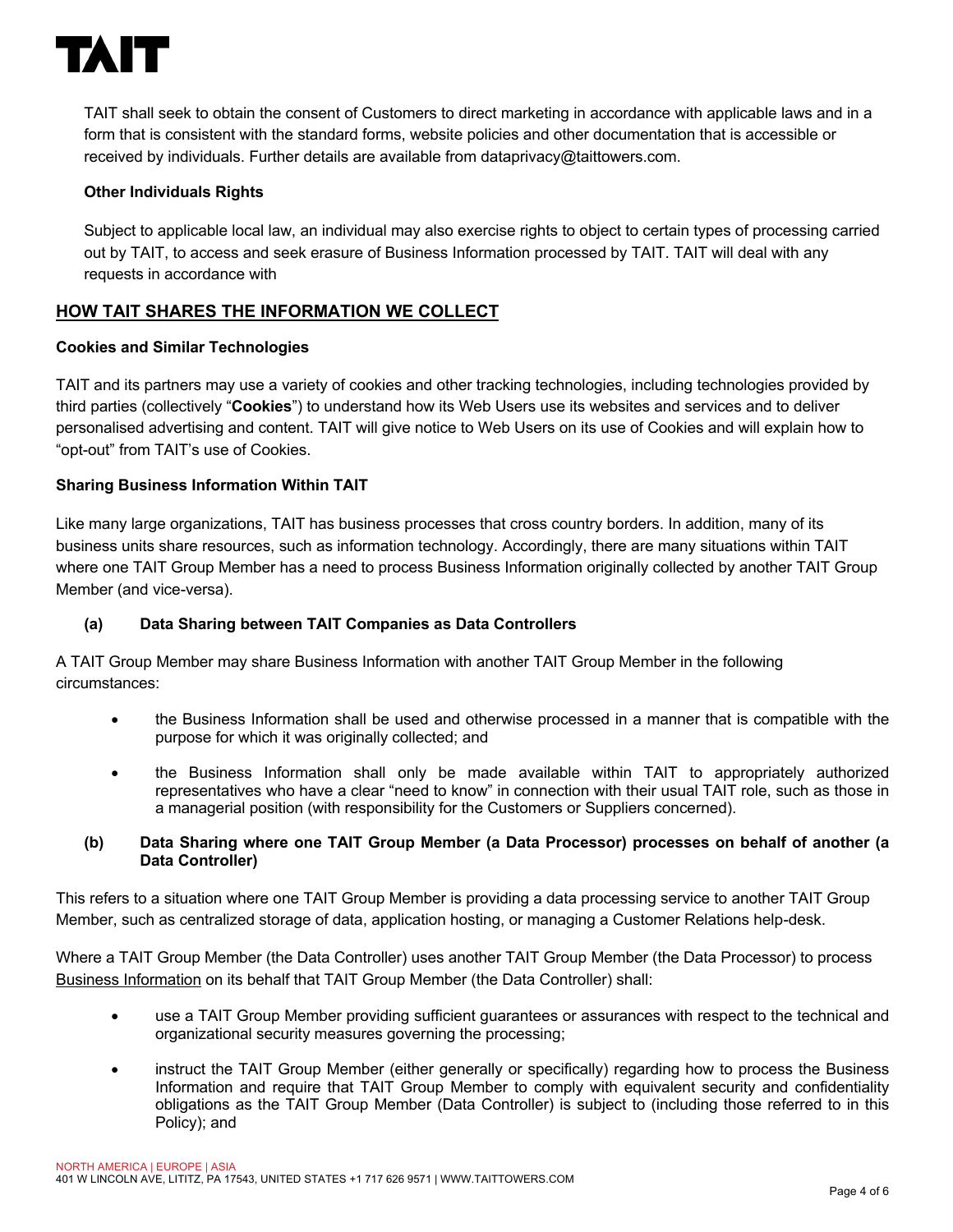

• otherwise comply with the requirements of Part B, Section 6.

Where a TAIT Group Member (the Data Processor) processes Business Information on behalf of a TAIT Group Member (Data Controller), it shall:

- process Business Information in accordance with the instructions of the TAIT Group Member (Data Controller);
- apply and maintain appropriate technical and organizational measures to protect Business Information from unauthorized access and to avoid its accidental loss, damage or destruction, in particular, where the processing involves the transmission of data over a network as more particularly set out in TAIT's IT Policies; and
- otherwise comply with the requirements of Part B, Section 6.

#### **Sharing Business Information with third party service providers**

When considering engaging a third party service provider, TAIT shall have regard to the following:

- Due diligence. TAIT shall select a third party service provider providing sufficient guarantees with respect to data security and the handling of Business Information generally.
- Contractual obligations. TAIT shall ensure that its contract with the third party service provider includes specific data privacy obligations.
- Compliance monitoring. TAIT shall take reasonable steps to monitor the third party service provider's performance of the relevant security and processing obligations. In circumstances where the third party service provider acts as a data processor, TAIT will remain legally responsible for the third party service provider's processing of its Business Information.
- Transfers. If engaging a third party service provider will or may involve Business Information being processed outside Europe then additional data privacy clauses must be included in TAIT's contract with the third party service provider.

#### **Disclosure of Business Information outside TAIT**

TAIT shall not disclose Business Information outside TAIT except where it is necessary to do so:

- to engage a third party service provider;
- to protect an individual's vital interests:
- where required by law, regulation or court order to do so;
- in connection with a legitimate request for assistance by the police or other law enforcement agency;
- to seek legal advice from TAIT's external lawyers, as directed by TAIT's in-house counsel;
- with respect to a legal dispute or administrative claim between TAIT and a third party; to that third party and lawyers representing them;
- to engage professional advisers (e.g. bankers, lawyers, accountants, external auditors) and liaise with potential buyers and vendors in connection with the disposal or acquisition by TAIT of a company or a company's assets;
- to engage external auditors to validate TAIT's financial accounts.